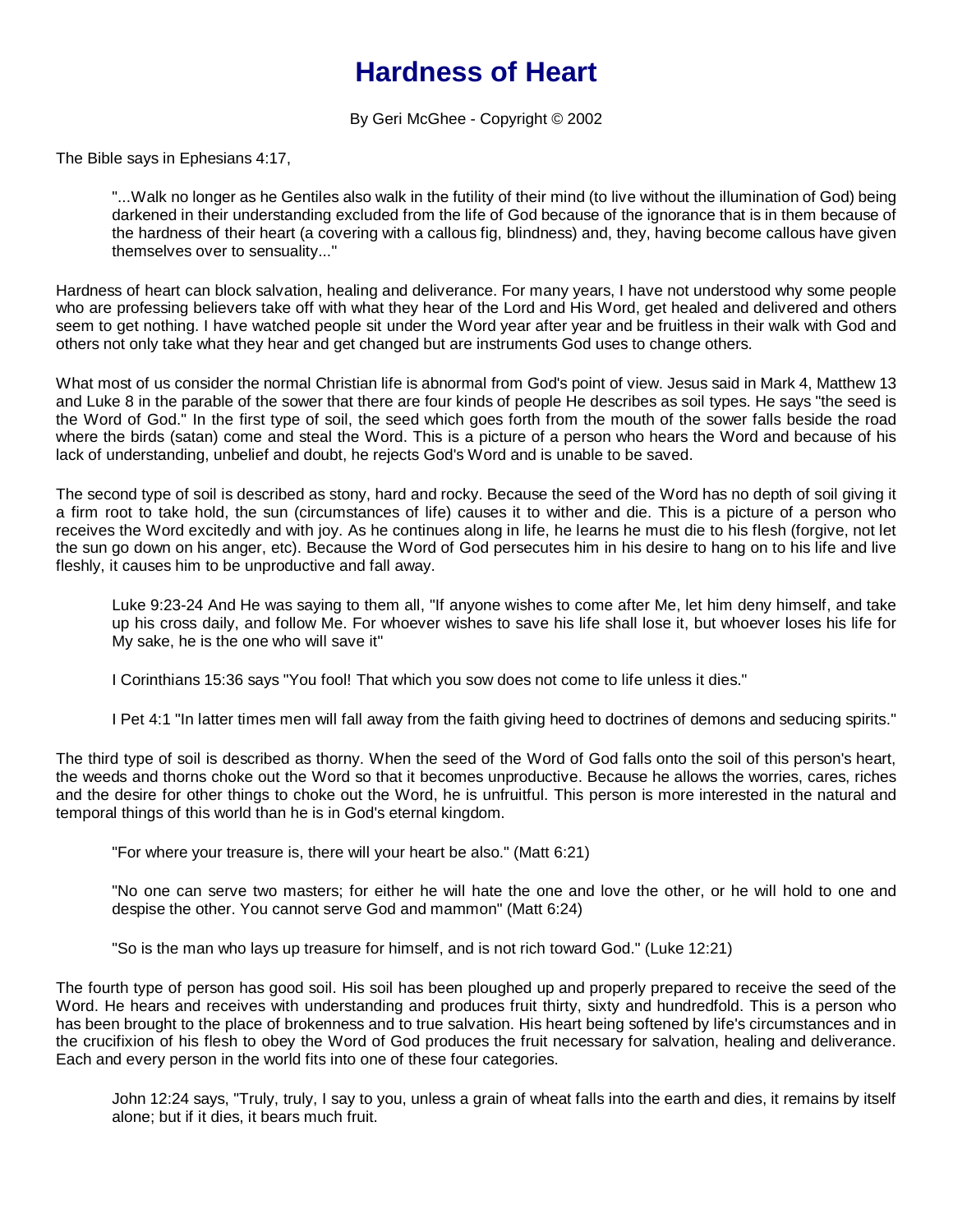Even so, every good tree bears good fruit; but the bad tree bears bad fruit. A good tree cannot produce bad fruit, nor can a bad tree produce good fruit. Every tree that does not bear good fruit is cut down and thrown into the fire." (Matt 7:17-19)

All of us have hardened hearts in varying degrees depending on how we have responded to life's circumstances and on how much hardness of heart we have inherited from our forefathers.

Due to the failure of parents to bring children up in the discipline and instruction of the Lord, we have not been taught how to correctly respond to life and to God.

In every circumstance of life, we will do one of two things: we will either have the sorrow that leads to repentance (take our sin, pain and hurt to the Lord in prayer, forgiving those who have hurt us and receiving forgiveness) or we will have the sorrow that leads to death (turn to a false god/gods, harden our heart and get bitter). Each time, we align ourselves with the Word of God in our trials, we are conformed more to the image of Christ. Thus being strengthened, confirmed, established and perfected, leading to life and peace.

The word "hard" according to the dictionary means to be cold, unfeeling, insensitive or unyielding. To have a hardened heart means to live without the illumination of God; it means to be petrified like stone; to be covered with a callous fig. Blindness; to be made dull and it means to lose the power of understanding. According to the Word of God, you determine the condition of your heart. In Proverbs 4:23 it says,

"Watch over your heart with all diligence, For from it flow the springs of life."

In Matthew 13:15, it tells us the consequences of idolatry and a hardened heart. It says

"For the heart of this people has become dull, And with their ears they scarcely hear, And they have closed their eyes lest they should see with their eyes, And hear with their ears, And understand with their hearts and return, and I should heal them."

God is saying because of idolatry (other things are more important than Me), "I do not want them to see, hear, understand and be healed."

Even though Jesus rebuked the disciples for their unbelief and hardness of heart (Mark 8:17 and in Mark 16:14), in this parable of the sower, Jesus is saying only disciples can see, hear, understand and be healed. It is only disciples who can understand the mysteries (secrets) of the kingdom. Those who are not disciples get everything in parables (mysteries). Jesus said,

"You will know that you are my disciples when you have love for one another" (John 13:35).

"By this is My Father glorified, that you bear much fruit, and so prove to be My disciples" (John 15:8);

"If you abide in my Word, you are truly my disciples and you will know the truth and the truth will set you free" (John 8:32).

"The Lord God has given me the tongue of disciples, that I may know how to sustain the weary one with a word. He awakens me morning by morning, He awakens my ear to listen as a disciple. The Lord God has opened my ear; And I was not disobedient, nor did I turn back" (Isaiah 50:4).

In Mark 4:13, Jesus reveals a startling fact,

And He said to them (to the disciples), "Do you not understand this parable? And how will you understand all the parables?"

In other words, if you can understand this parable of the sower, you can understand all the parables (mysteries) in the Word of God. God is serious about how serious you are about Him and His Word.

John 2:23-24 "Now when He was in Jerusalem at the Passover, during the feast, many believed in His name, beholding His signs which He was doing. But Jesus, on His part, was not entrusting Himself to them, for He knew all men."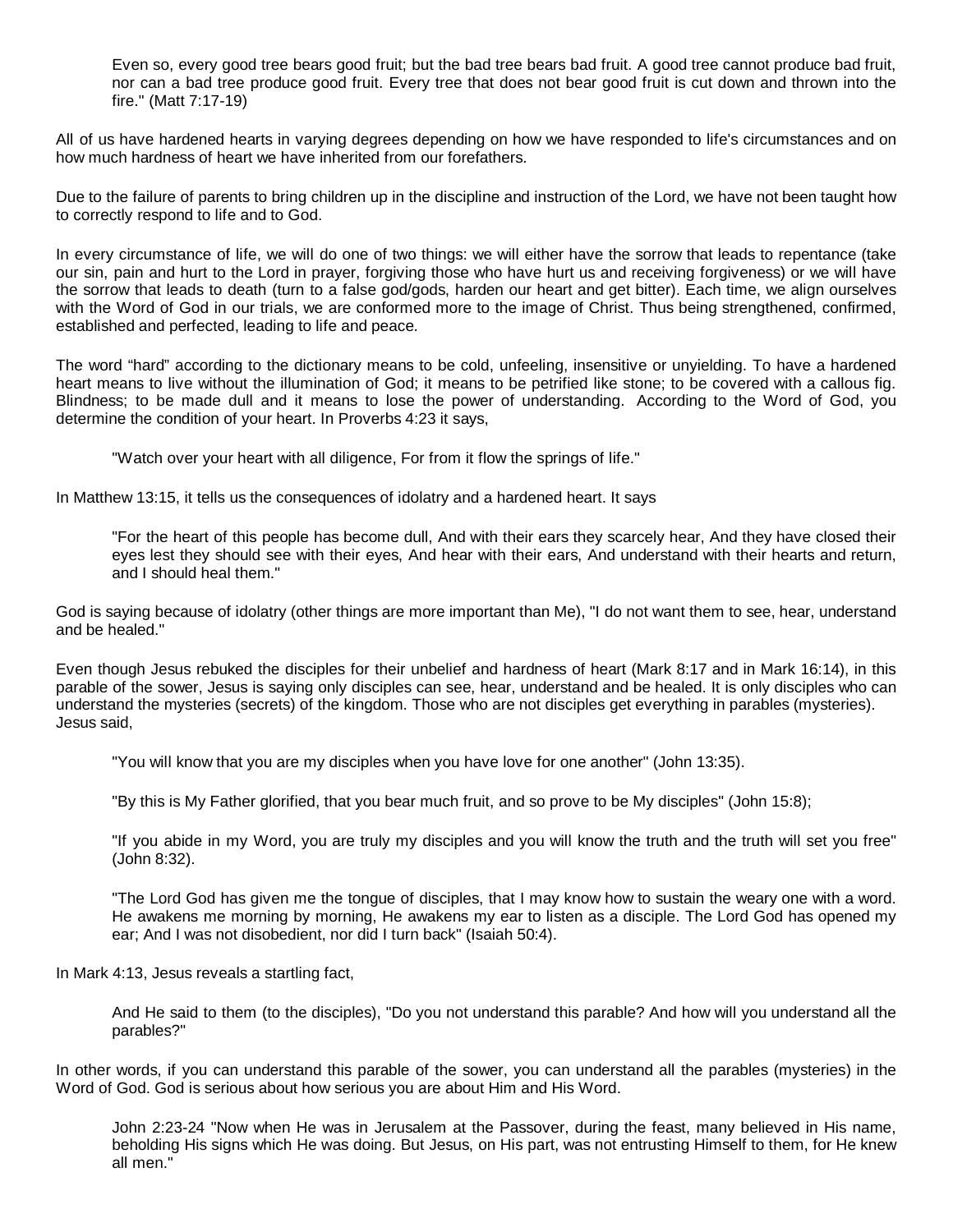Your heart is vitally important. Your heart has much to do with how God moves in your life. A person may want to receive healing and deliverance but hardness of heart blocks him from the Truth which sets him free. In Hosea 4:6 it says,

My people are destroyed for lack of knowledge. Because you have forgotten the law of your God, I also will forget your children.

"Harlotry (idolatry), wine, and new wine take away the understanding." (Hosea 4:11)

"...so the people without understanding are ruined." (Hosea 4:14)

Hardness of heart blocks the understanding, which keeps us from having the knowledge that keeps us from perishing. God tells us in Proverbs 9:6,

"Forsake your folly and live, And proceed in the way of understanding (the opposite of folly)."

Your heart is like a sieve or a filter. It can either keep God bottled up or it can open up and allow the power of God to flow.

Job 38:30 "Water (the Word) becomes hard like stone, And the surface of the deep is imprisoned."

## **Some symptoms of a hardened heart:**

- 1. If you are able to relate to the natural realm more than the spiritual realm.
- 2. If you are more moved and impacted by what the doctor has to say than what God has to say.
- 3. If you are more interested in excelling in natural and temporal things than in spiritual and eternal things.
- 4. If you have difficulty understanding the Word of God.
- 5. If you are able to remember natural and temporal things more than the things of God.
- 6. If the Word of God is not open to you or does not speak to you.
- 7. If you feel you get very little from God.
- 8. If you don't understand why everyone gets so excited about God and spiritual truths.
- 9. If you are getting little deliverance or healing.
- 10.If there is not much happening in your life regarding God.
- 11.If you have a hard time hearing God.
- 12.If you are cold to the things of God, unfeeling, insensitive or unyielding to God.
- 13.If you are more tuned into the world, movies, the Internet and TV than to God.
- 14.If you are unable to perceive spiritual truths.
- 15.If you are dull, stupid and retarded spiritually.
- 16.If you can quote Bible facts but are not able to understand them.
- 17.If you are more worldly minded than heavenly minded.
- 18.If you are not changing from glory to glory.

According to the Word of God, you determine the condition of your heart. You can change the condition of your heart. It is your choice. In Hosea 10:12 it says

"Sow with a view to righteousness, reap in accordance with kindness; Break up your fallow ground (ground that has laid up and become hard), for it is time to seek the Lord until He comes to rain righteousness on you."

To break up the fallow ground means to plough up; literally to make a field to shine . You are God's field (garden). It means to prepare the soil of your spiritual garden to receive the good seed of God's Word so you can be spiritually fruitful.

1 Cor. 3:8-9 "Now he who plants and he who waters are one; but each will receive his own reward according to his own labor. For we are God's fellow workers; you are God's field, God's building."

Jesus said, "I am the light of the world" and in Matthew 5:14, He told the disciples,